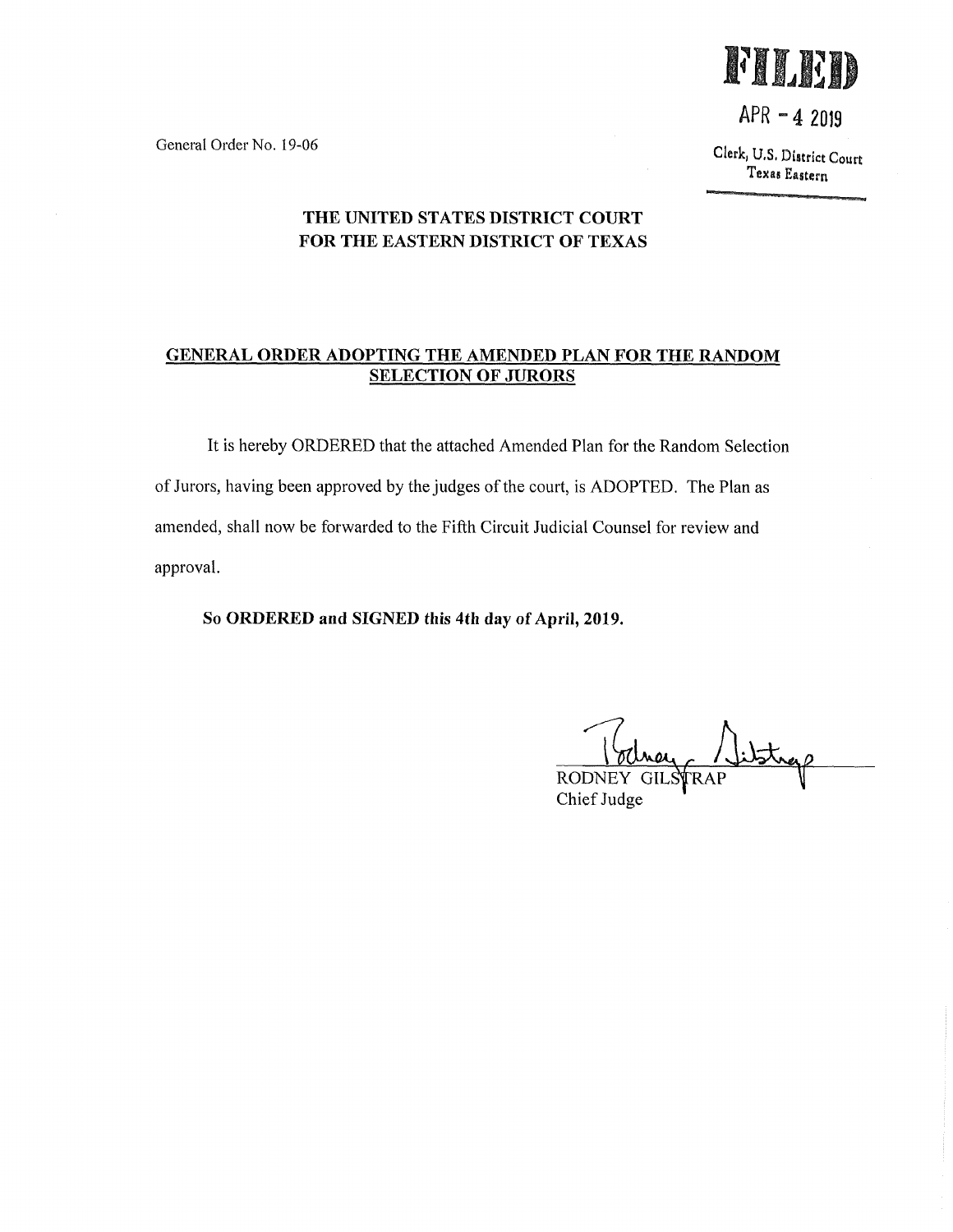#### THE JUDICIAL COUNCIL OF THE FIFTH CIRCUIT

### REVIEWING PANEL --- JURY SELECTION PLAN

The Eastern District of Texas adopted amendments to its Jury Selection Plan. The amended Plan, having been reviewed by the Reviewing Panel of this Circuit, is approved.

Entered for the Reviewing Panel at New Orleans, Louisiana, this 14th day of May 2019.

 $21$ rester

Theodore P. Cominos Secretary to the Judicial Council of the Fifth Circuit

The following judges comprised and acted as the Reviewing Panel:

(a) The Judicial Council of the Fifth Circuit:

Carl E. Stewart Priscilla R. Owen Edith H. Jones Jerry E. Smith Catharina Haynes James E. Graves, Jr. Stephen A. Higginson Don R. Willett James C. Ho Stuart Kyle Duncan Carl J. Barbier John W. deGravelies Elizabeth E. Foote Debra M. Brown Halil S. "Sul" Ozerden David C. Godbey Lee H. Rosenthal Rodney Gilstrap Philip R. Martinez

(b) United States District Judge:

Rodney Gilstrap Chief United States District Judge Eastern District of Texas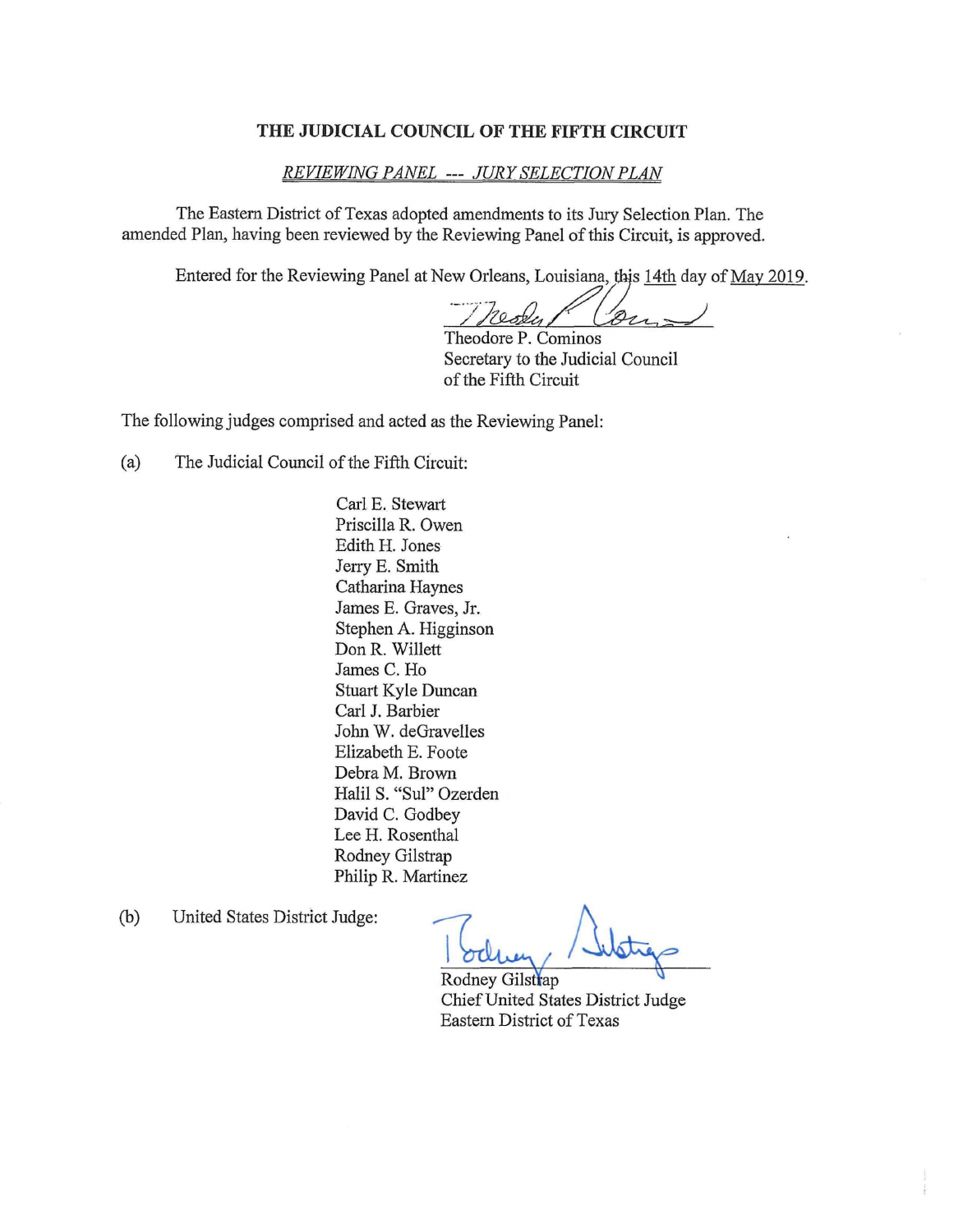

## **THE UNITED STATES DISTRICT COURT FOR THE EASTERN DISTRICT OF TEXAS AMENDED PLAN FOR THE RANDOM SELECTION OF JURORS IN ALL DIVISIONS**

Pursuant to the Jury Selection and Service Act of 1968, as amended, 28 U.S.C. § 1861 et seq. ("the Act"), the following Amended Plan ("the Plan") for the Random Selection of Jurors is adopted by this Court superseding the plan now in effect, subject to approval of this Plan by a reviewing panel of members of the Fifth Judicial Circuit Council and to such rules and regulations as many as may be adopted from time to time by the Judicial Conference of the United States.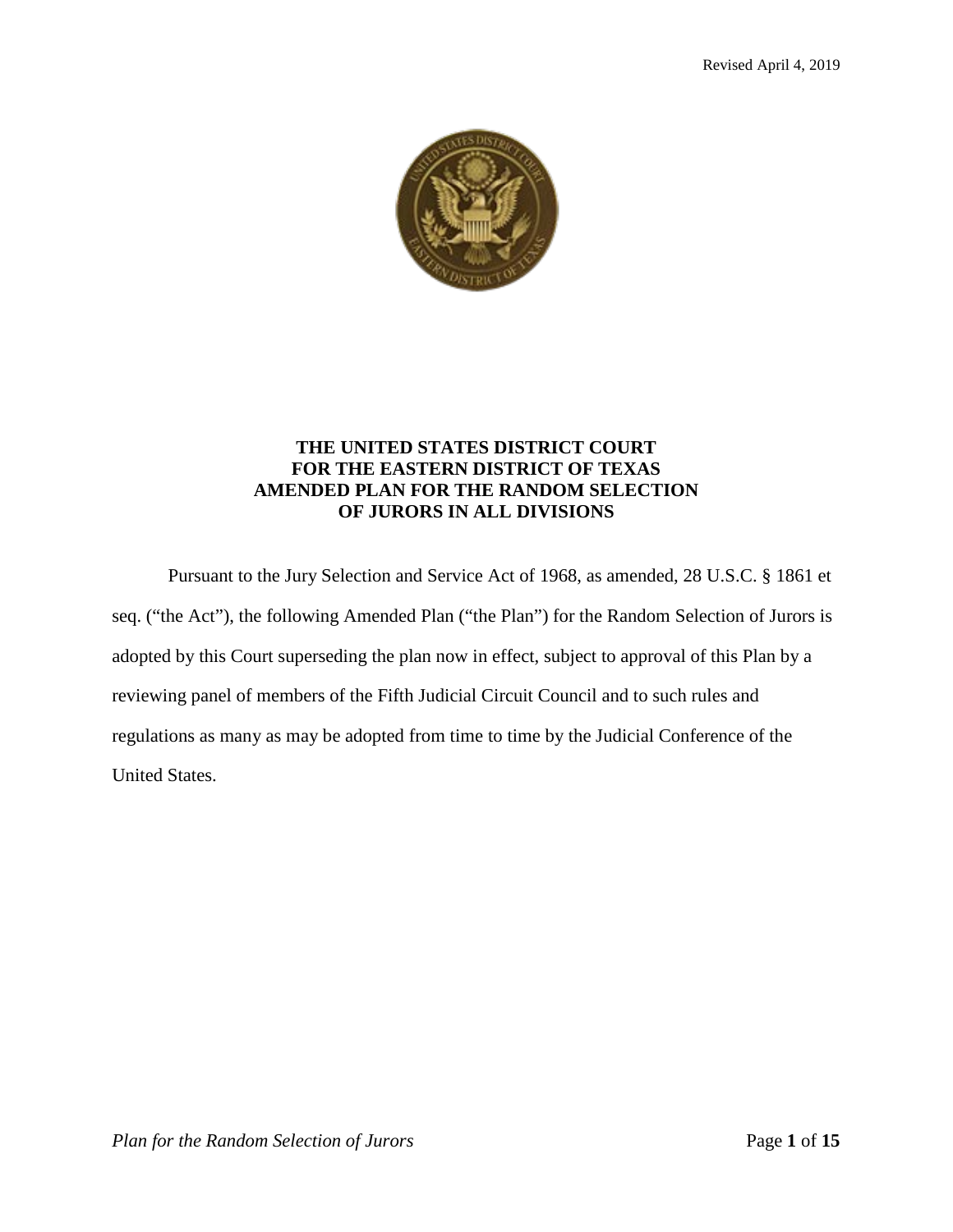## **TABLE OF CONTENTS**

| Section 5. Selecting of Names of Prospective Jurors from Source Lists4                |
|---------------------------------------------------------------------------------------|
|                                                                                       |
|                                                                                       |
| a.                                                                                    |
| b.                                                                                    |
| $C_{\bullet}$                                                                         |
| d.                                                                                    |
| e.                                                                                    |
|                                                                                       |
| Section 9. Drawing of Names from Qualified Jury Wheels; The Issuance of Summonses and |
| a.                                                                                    |
| $b$ .                                                                                 |
| $\mathbf{C}$ .                                                                        |
| d.                                                                                    |
| e.                                                                                    |
|                                                                                       |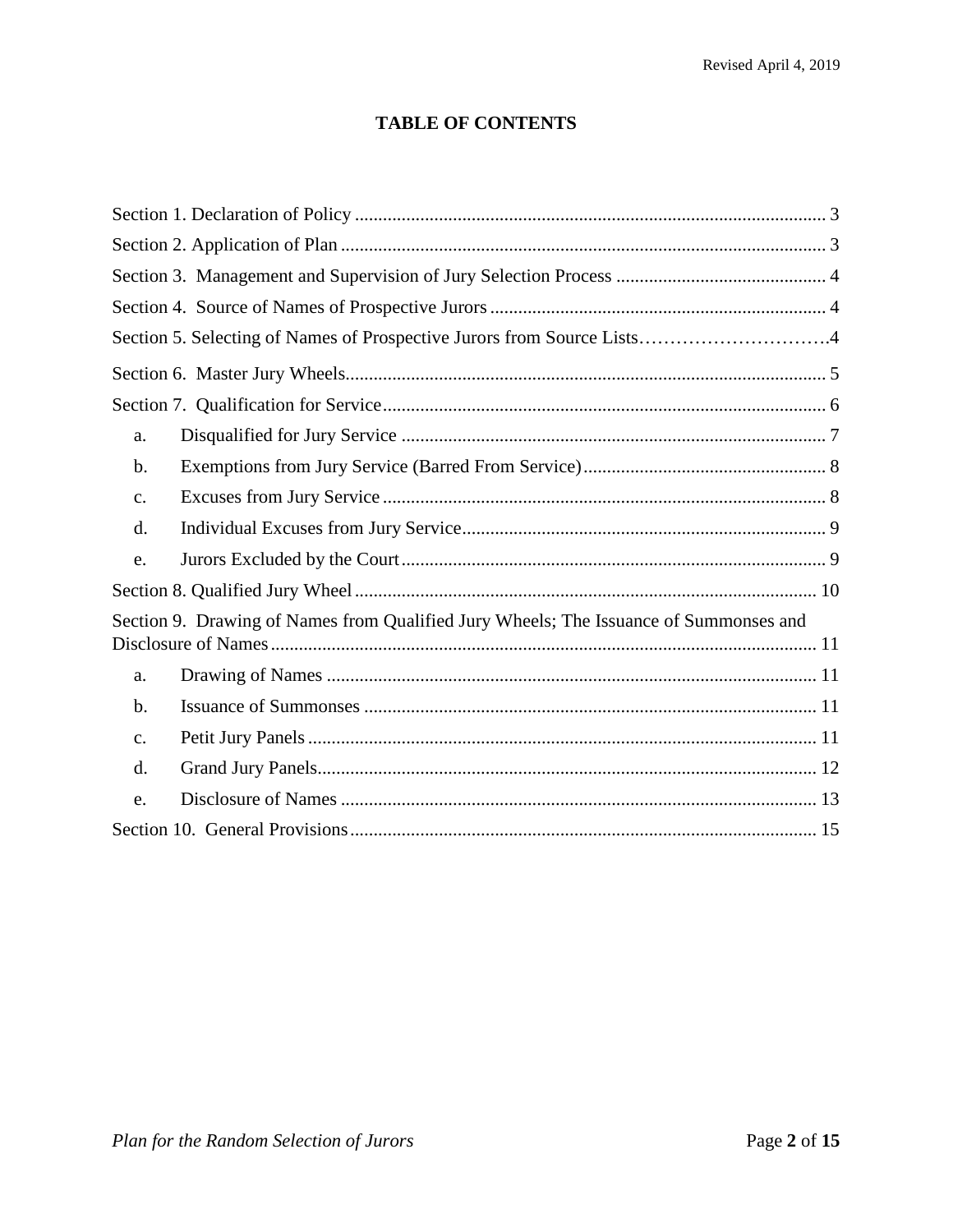## **Section 1. Declaration of Policy**

It is the policy of this Court that all litigants in this Court entitled to trial by jury shall have the right to grand and petit juries selected at random from a fair cross section of the community in the district or division wherein the court convenes. It is further the policy of this Court that all citizens shall have the opportunity to be considered for service on grand and petit juries and shall have an obligation to serve as jurors when summoned for that purpose.

No citizen shall be excluded from service as a grand or petit juror in this Court on account of race, color, religion, sex, national origin, or economic status.

## **Section 2. Application of Plan**

| The Eastern District of Texas is hereby divided for jury selection purposes into six                |                                                                                                     |  |
|-----------------------------------------------------------------------------------------------------|-----------------------------------------------------------------------------------------------------|--|
| jury divisions. Each county within the district is included in one of the following jury divisions: |                                                                                                     |  |
| <b>Beaumont Division:</b>                                                                           | Hardin, Jasper, Jefferson, Liberty, Newton and Orange Counties.                                     |  |
| Lufkin Division:                                                                                    | Angelina, Houston, Nacogdoches, Polk, Sabine, San Augustine,<br>Shelby, Trinity and Tyler Counties. |  |
| <b>Marshall Division:</b>                                                                           | Camp, Cass, Harrison, Marion, Morris and Upshur Counties.                                           |  |
| <b>Sherman Division:</b>                                                                            | Delta, Fannin, Hopkins, Lamar, Collin, Cooke, Denton and<br>Grayson Counties.                       |  |
| Texarkana Division:                                                                                 | Red River, Bowie, Franklin and Titus Counties.                                                      |  |
| <b>Tyler Division:</b>                                                                              | Anderson, Cherokee, Gregg, Henderson, Panola, Rains, Rusk,<br>Smith, Van Zandt, and Wood Counties.  |  |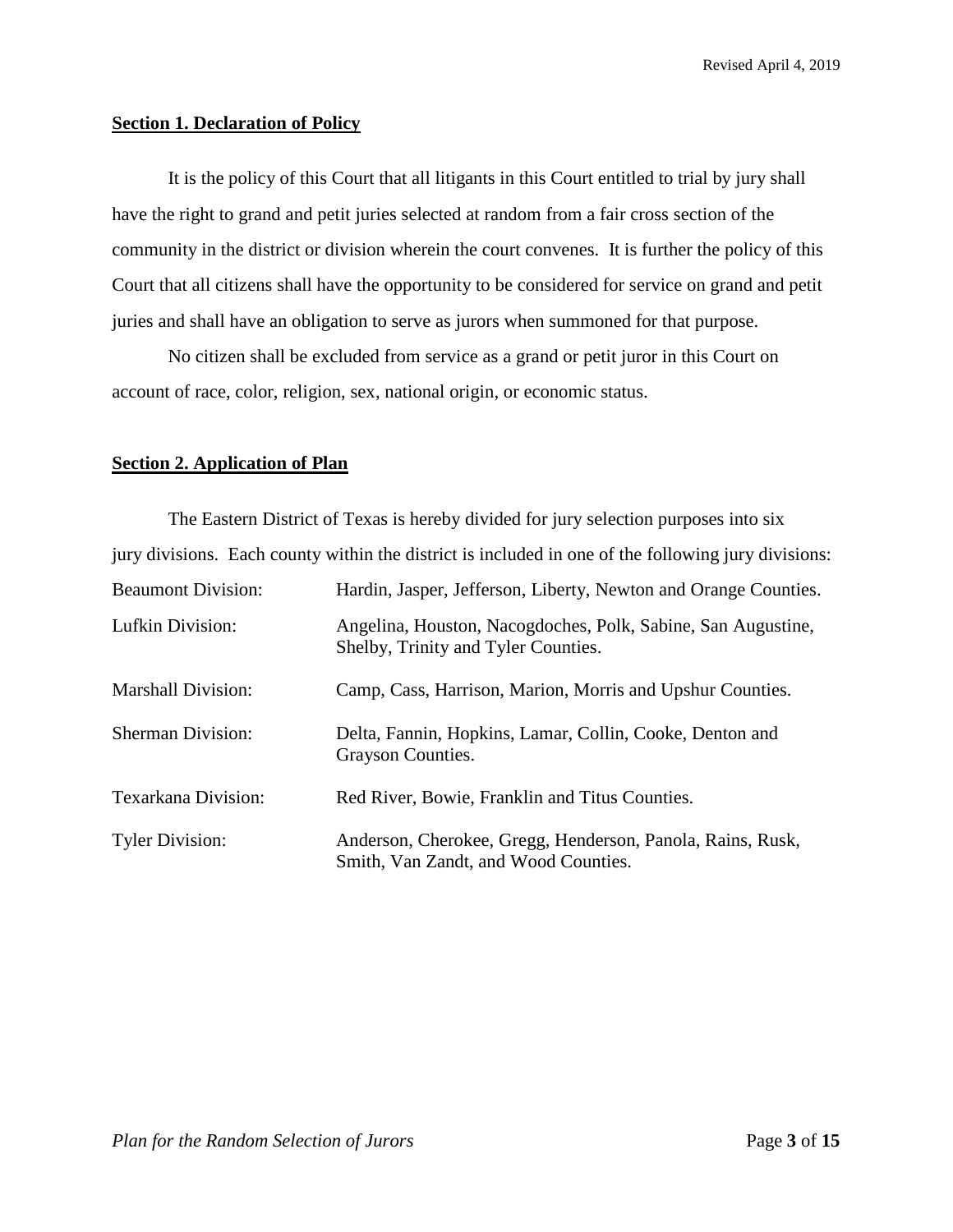## **Section 3. Management and Supervision of Jury Selection Process**

The Clerk of Court shall manage the jury selection process. The Clerk shall act under the supervision and control of the judges of this district.

The district, by adoption of this Plan, has elected to operate the jury selection process under a fully automated, electronic data processing system.

## **Section 4. Source of Names of Prospective Jurors**

Texas law provides for a statutory registration of voters of the age of 18 years and upwards, which is uniform in all of the counties. Because it is not clear that voter registration lists (the Master Registration Lists maintained by the Secretary of the State of Texas of all persons registered to vote in the most recent federal general election) alone provide litigants in the divisions in the Eastern District of Texas with a fair cross section of relevant communities (divisions), the Court finds that in order to foster the statutory policies of 28 U.S.C. §§ 1861 and 1862 in this district, it is necessary pursuant to 28 U.S.C. § 1862(b)(2) to supplement these lists of registered voters with lists of licensed drivers from all counties within each division (aka "licensed drivers lists") using an automated system that will eliminate, as reasonably as possible, any name duplications.

Accordingly, the names of all grand and petit jurors serving on or after the time provided in this plan shall be selected at random from master jury wheels which are filled using names from this combined source list (Master Source List).

## **Section 5. Selecting of Names of Prospective Jurors from Source Lists**

Random selections for filling divisional master jury wheels from the Master Source Lists may be made using a computer-generated random selection process to select the required number of names from the Master Source List in order to insure that (a), each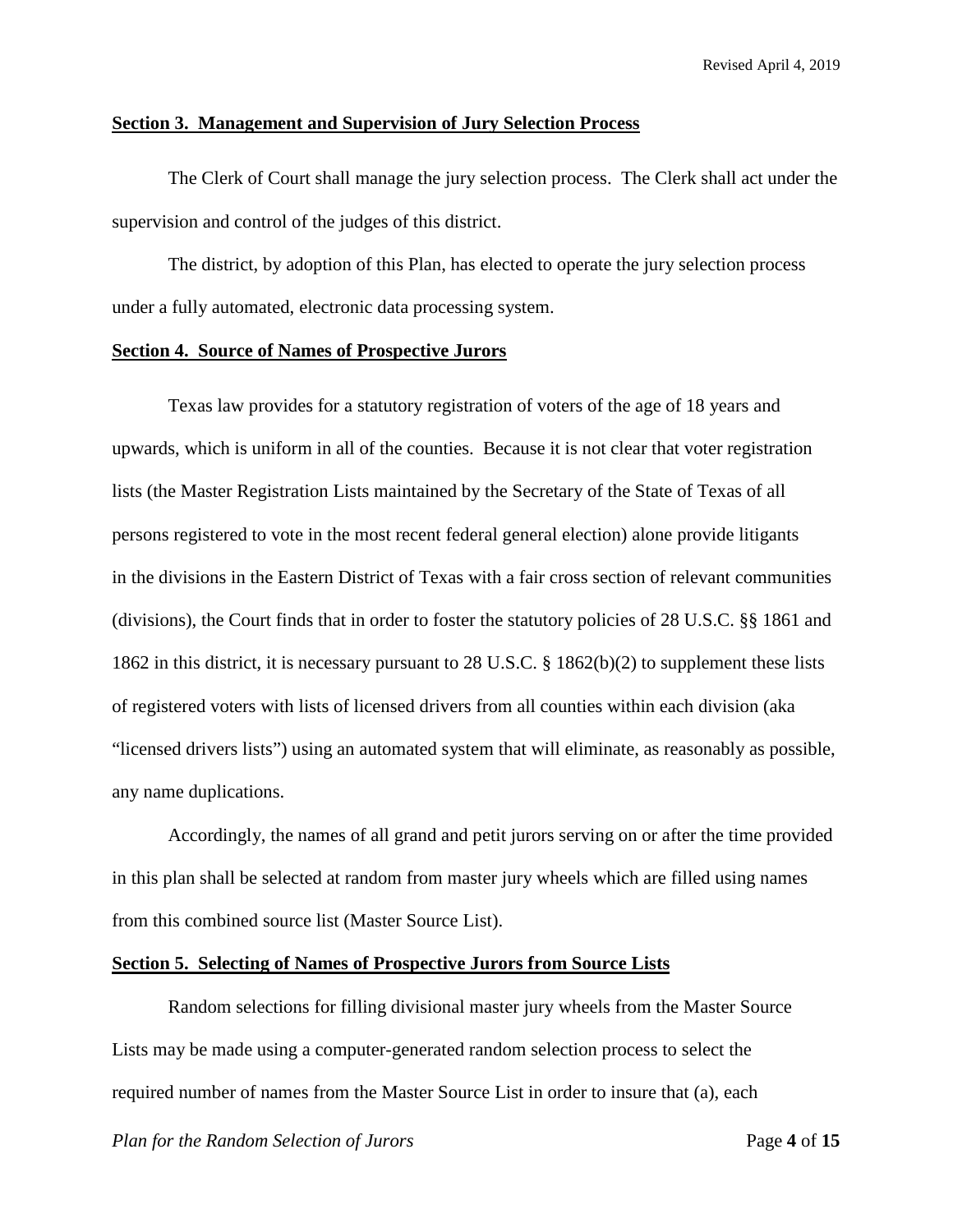county within the division is substantially proportionally represented in the divisional master jury wheel, based on the number of registered voters in each county; (b), that the mathematical odds of any single name being picked are substantially equal, and (c), that the possibility of human discretion or choice affecting the selection of any individual's name is eliminated.

#### **Selection 6. Master Jury Wheels**

The Clerk or any other person authorized by the Court shall establish and maintain one Master Jury Wheel for each jury division. The physical form of records on which names for the Master Jury Wheel are kept may include such electronic data storage devices as magnetic tapes or magnetic disk files. The Master Jury Wheel shall contain the names, or numbers corresponding to names on file, of those persons selected at random for prospective jury duty.

The minimum number of names, or numbers corresponding to names, to be placed in each Master Wheel shall be at least one thousand. The Clerk shall insure that at all times a sufficient number of names are contained in each of the wheels so that grand and petit jury panels may be drawn at any time required by the Court. Such additional names shall be selected at random from the Master Source Lists in compliance with the Act and this Plan.

Each master jury wheel shall be emptied and refilled every two years, following federal general elections, as soon as complete and current voter registration and licensed drivers lists are available from the Secretary of the State of Texas and the Texas Department of Motor Vehicles following such federal general elections. The emptying (removal) of unused names in the wheels shall be accomplished by July 1 following the general election unless the Court should find it necessary to authorize the Clerk to extend that time.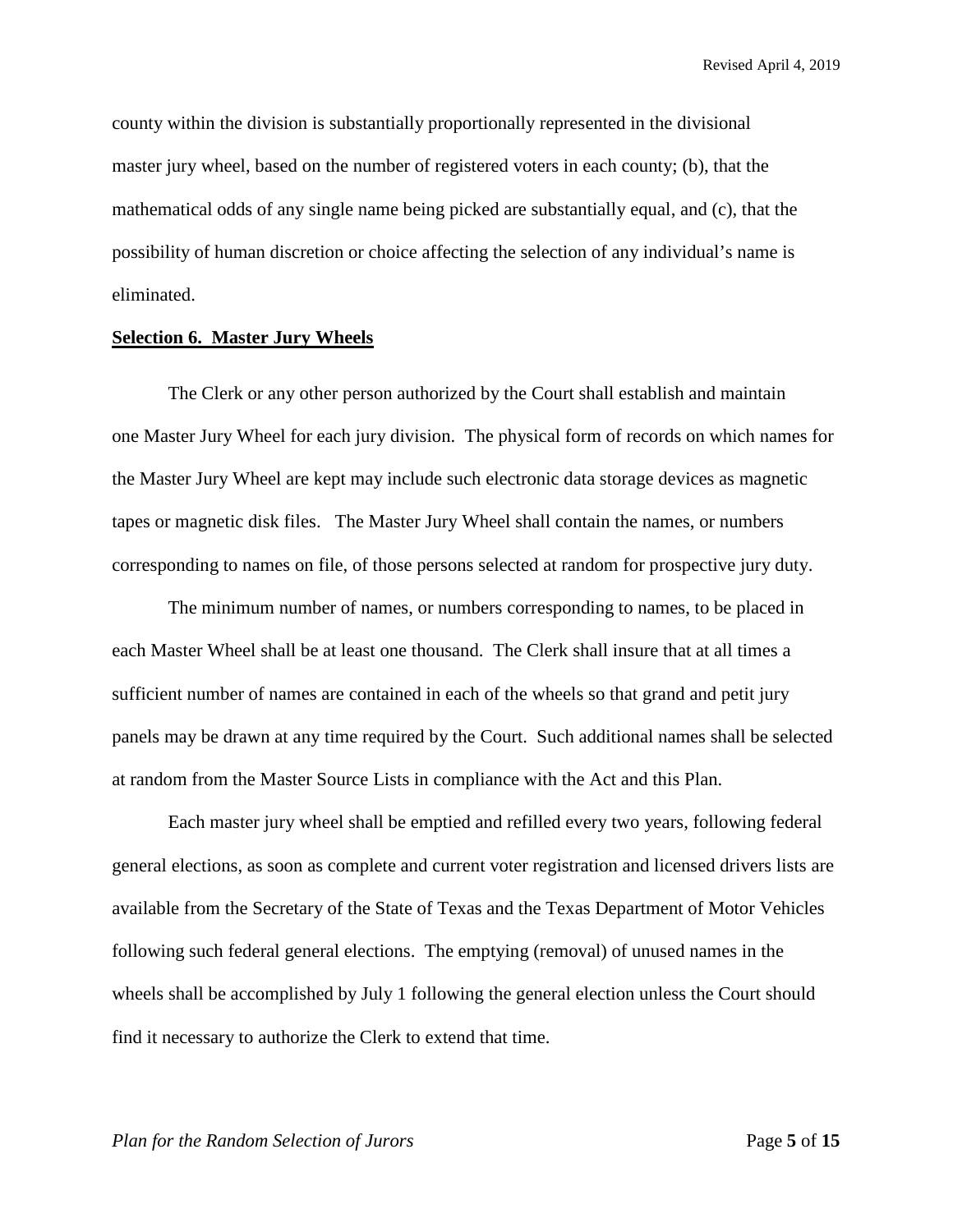As required by the Judicial Conference of the United States, a report shall be prepared after each periodic refilling of each master jury wheel giving general data relating to master jury wheels with an analysis of race and sex of prospective jurors based on juror qualification forms returned during the qualifying process. Such report shall not be made until six months after summoning the first panels from the jury wheels in order to provide sufficient data to complete the analysis. For the purposes of comparing jury wheel demographics with Bureau of Census data, the most recent estimates of citizen population provided by the Administrative Office of the Untied States Courts shall be used. The Clerk shall have the capacity to prepare an alphabetical list of the names drawn, which list shall not be disclosed to any person(s) except pursuant to this Plan and the Act.

Upon completion of the random selection of names for the divisions' master jury wheels, the individual(s) who performed the task of randomly selecting the names pursuant to this Plan shall prepare and execute a certificate detailing their procedures and reporting on the performance and completion of the assignment and transmit promptly to the Chief Judge of the district.

## **Section 7. Qualification for Service**

Any judge of this district shall determine whether a person is disqualified, exempt, excused, or excluded from inclusion on a jury panel or from service as a juror while presiding over his or her docket. The Clerk and other authorized deputy clerks of this Court in the management of the jury selection process and by compliance with the criteria set out below in this Plan shall determine at the time the qualified wheels are being established whether a person is disqualified, exempt, or excused from inclusion on the qualified wheels. Such determinations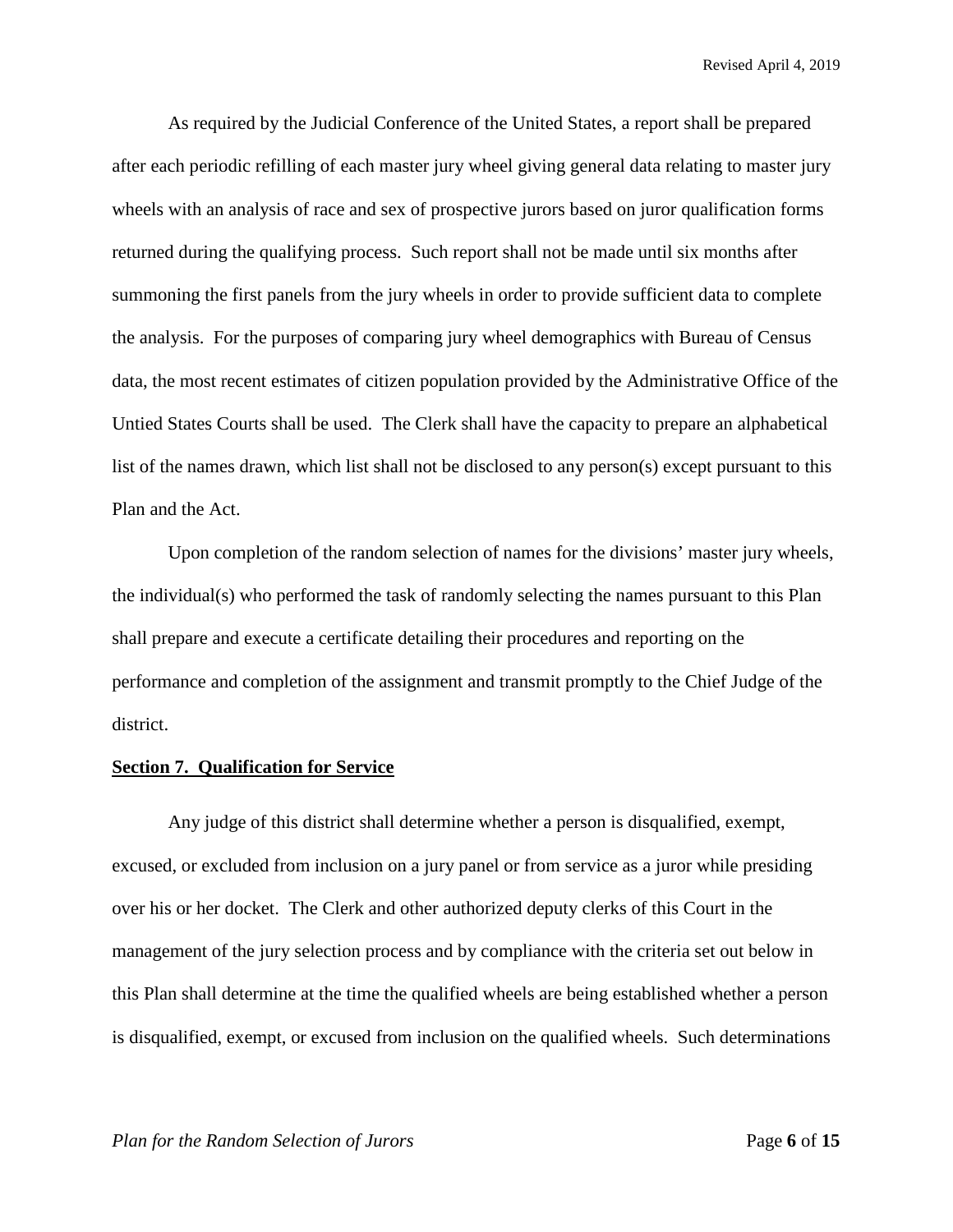shall be made on the basis of information provided on the juror qualification form and other competent information.

Whenever a person is disqualified, excused, exempt, or excluded from jury service, the Clerk shall note in the space provided on the juror qualification form the specific reason therefor. If a person did not appear in response to a summons, such fact shall be noted on therefor. If a person did not appear in response to a summons, such fact shall be noted on the juror list.

#### a. Disqualified for Jury Service

Any person shall be deemed qualified to serve on grand and petit juries in this district court unless he or she—

- (1) is not a citizen of the United States eighteen years old who has resided for a period of one year within the judicial district;
- (2) is unable to read, write, and understand the English language with a degree of proficiency sufficient to fill out satisfactorily the juror qualification form;
- (3) is unable to speak the English language;
- (4) is incapable by reason of mental or physical infirmity to render satisfactory jury service;
- (5) has a charge pending against him or her, or has been convicted in a state or federal court of record, of a crime punishable by imprisonment for more than one year and his or her civil rights have not been restored.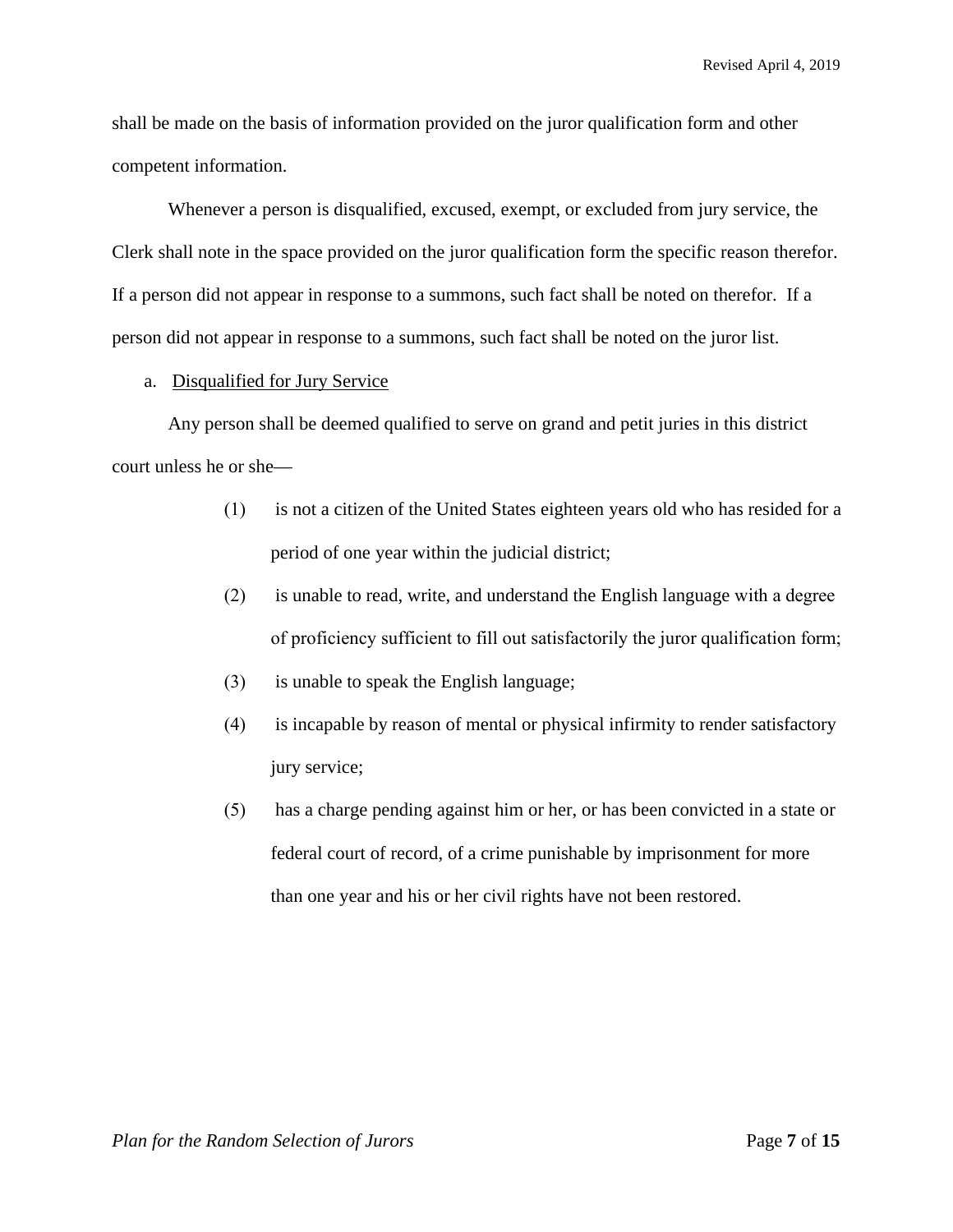## b. Exemptions from Jury Service (Barred From Service)

Under the provisions of 28 U.S.C. § 1863(b)(6), the Court hereby finds that exemptions from jury service of the following groups of persons is in the public interest and would not be inconsistent with 28 U.S.C. §§ 1861 and 1862. Accordingly, persons employed on a full-time basis in any of the following groups are barred from jury service:

- (1) members in active service in the Armed Forces of the United States;
- (2) members of the fire or police departments of any state, district, territory, possession, or subdivision thereof;
- (3) public officers in the executive, legislative, or judicial branches of the Government of the United States, or any state, district, territory, or possession or subdivision thereof, who are actively engaged in the performance of official duties. "Public officer" shall mean a person who is either elected to a public office or who is directly appointed by a person elected to public office.

## c. Excuses from Jury Service

This District Court, pursuant to 28 U.S.C.  $\S$  1863(b)(5)(A), and by adoption of this Plan, finds that the following persons must be excused from jury service upon individual request:

- (1) a person who is over 70 years of age;
- (2) a person who has served in federal court as a grand or petit juror within the last two years, 28 U.S.C. § 1866(3);
- (3) a person who serves as a volunteer (without compensation) in an official capacity as a firefighter or a member of a rescue squad or ambulance crew for a public agency, 28 U.S.C.  $\S$  1865(b)(5)(B). A "public agency" for this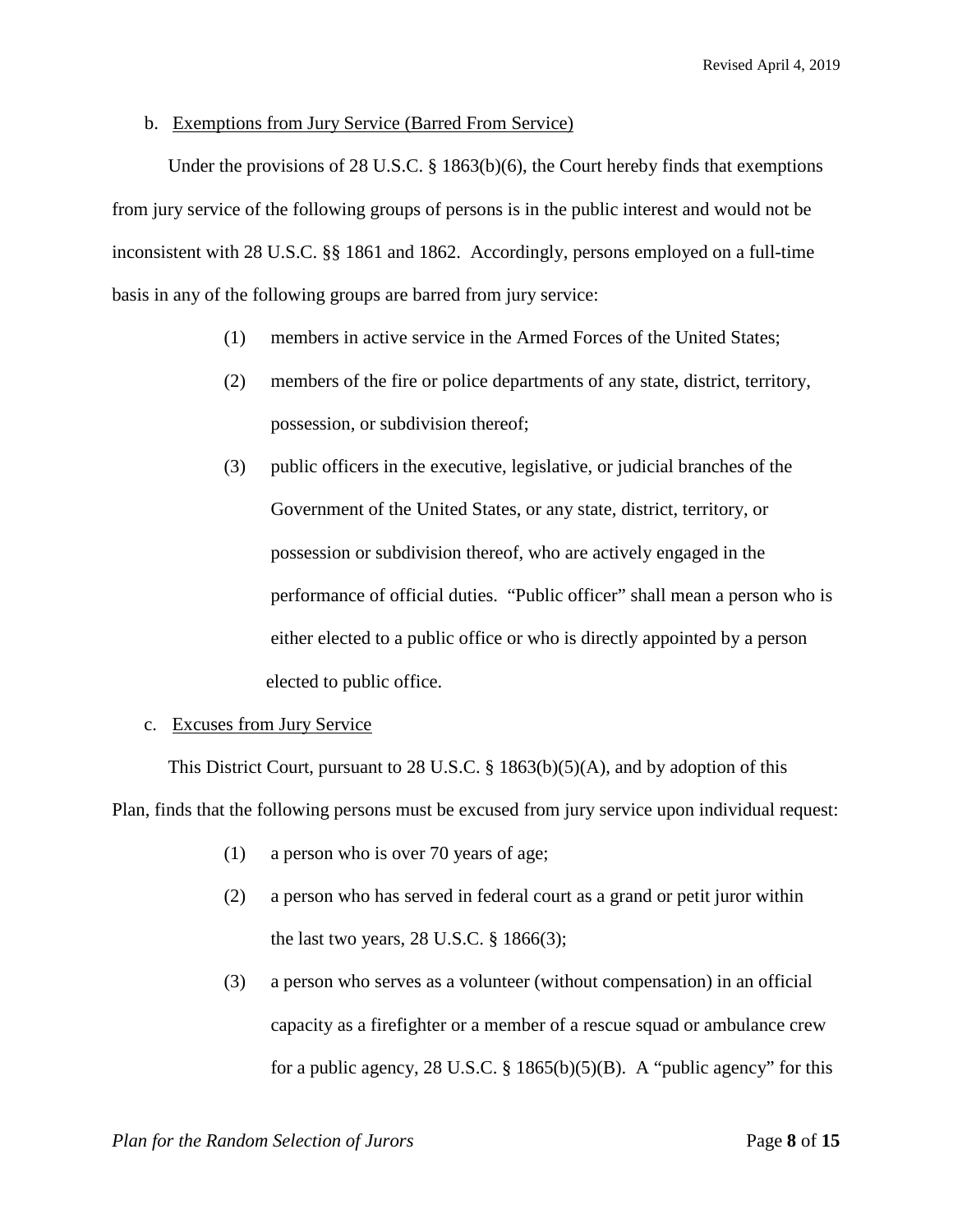purpose means the United States, any state of the United States, the District of Columbia, Puerto Rico, the Virgin Islands, Guam, American Samoa, or other territory of the United States, or any unit of local government, department, or instrumentality of any of the foregoing; and

- (4) a full-time student in a secondary school, college, university or technical school.
- d. Individual Excuses from Jury Service

In addition to the members of classes or groups subject to excuse from jury service for the life of the jury wheel, any person summoned for jury service may be temporarily excused from service during the session for which the juror was summoned based upon a showing of undue hardship or extreme inconvenience. 28 U.S.C.  $\S$  1866(c)(1).

The names of those jurors who have been excused from a reporting on a panel as summoned due to hardship or extreme inconvenience reasons will be put back in the qualified jury wheel where they will be subject to subsequent random selection, unless the Court should rule otherwise at the time of granting the excuse and order that the juror be summoned again for jury service on a future date.

e. Jurors Excluded by the Court

Pursuant to the provisions of 28 U.S.C. § 1866, any juror who has been summoned for jury service may be excluded by the judge in open court upon the following ground:

- (1) that such person may be unable to render impartial jury service or that his or her service as a juror would be likely to disrupt the proceedings; or
- (2) excluded upon peremptory challenge as provided by law; or
- (3) excluded pursuant to the procedure specified by law upon a challenge by any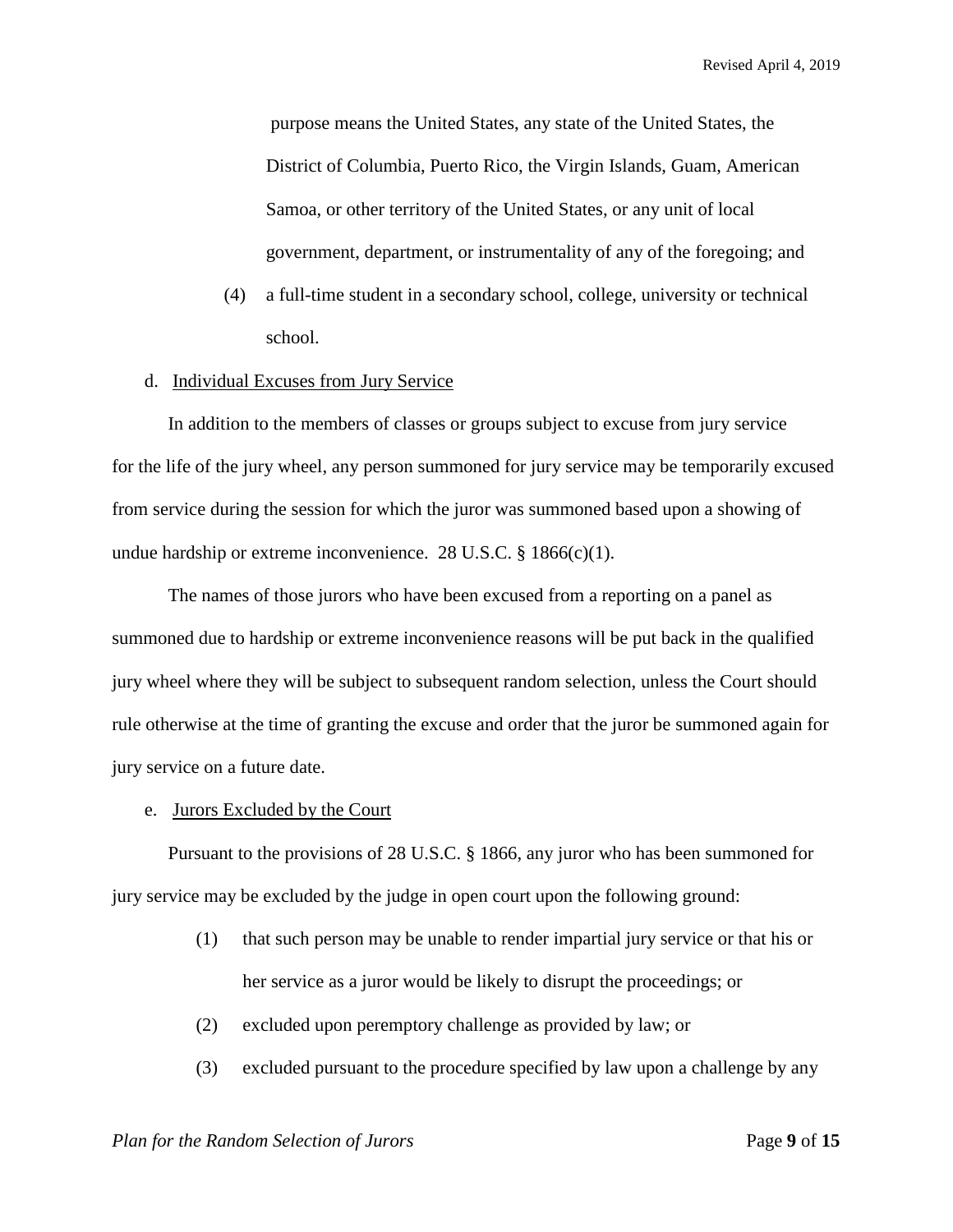party for good cause shown; or

(4) excluded upon determination by the Court that his or her service as a juror would be likely to threaten the secrecy of the proceedings, or otherwise adversely affect the integrity of jury deliberations.

Any person excluded from a particular jury under clause  $(1)$ ,  $(2)$ ,  $(3)$  of this section shall be eligible to sit on another jury if the basis for the person's initial exclusion would not be relevant to the person's ability to serve on such other jury.

#### **Section 8. Qualified Jury Wheel**

The Clerk shall maintain or cause to be maintained a separate qualified jury wheel for each jury division in this district, and shall place in such wheels the names of all persons drawn from the Master Jury Wheel of the relevant jury division who are found not disqualified, exempt, or excused pursuant to this Plan. The Clerk shall insure that at all times a sufficient number of names are contained in each of such wheels so that grand and petit jury panels may be drawn at any time required by the Court.

Each time a division's master wheel is refilled, the qualified wheel then in use shall be emptied as soon as the process of qualifying jurors from the new Master Wheel has produced a sufficient number of qualified jurors to begin supplying the Court's needs.

 The emptying (removal) of unused names in the qualified wheels shall be accomplished by July 1 unless the Court should find it necessary to authorize the Clerk to extend that time, so long as in no event shall the Court place qualified jurors from the old qualified wheel under summons once the Court begins the random selection of names from the new master jury wheel for qualification.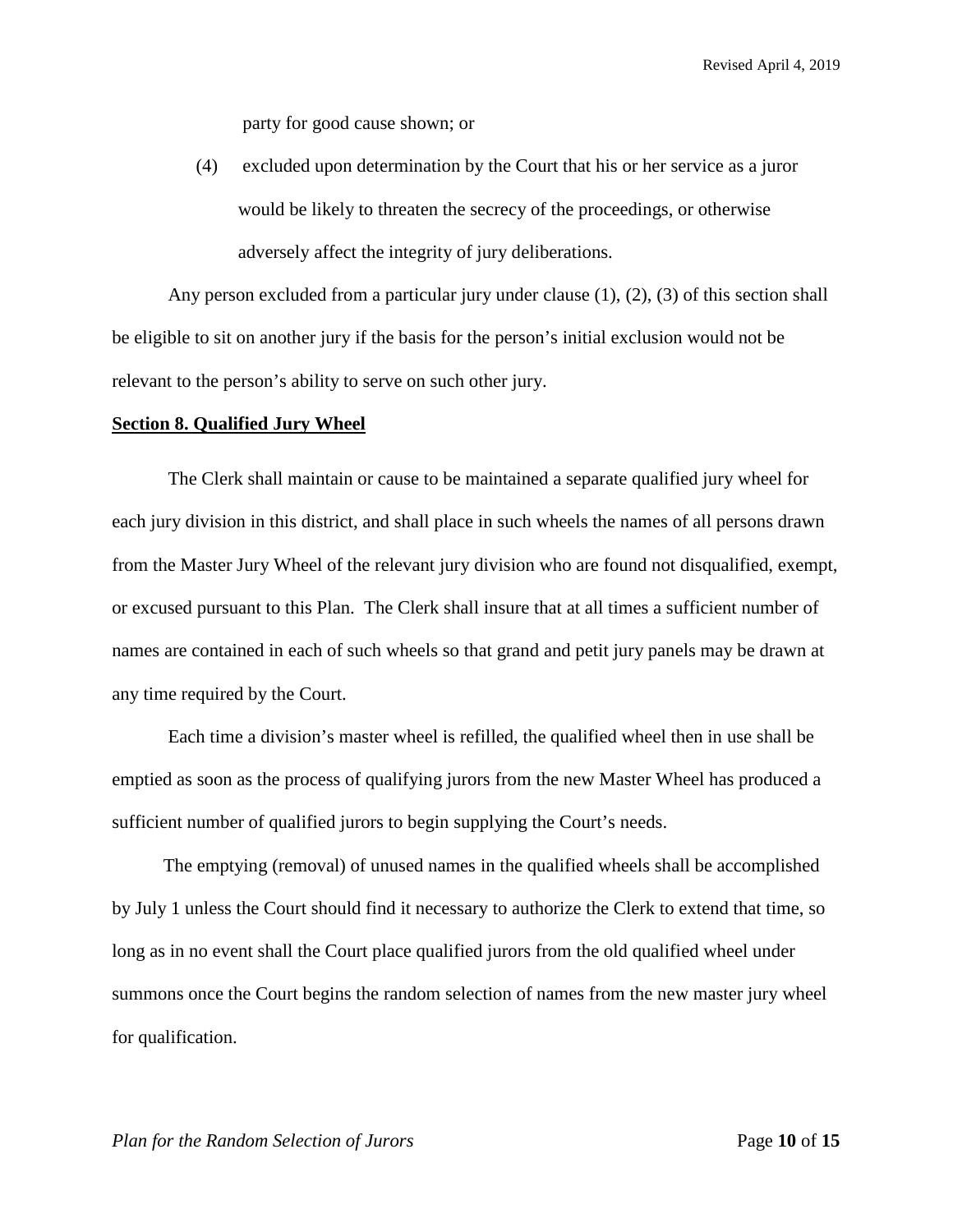# **Section 9. Drawing of Names from Qualified Jury Wheels; The Issuance of Summonses and Disclosure of Names**

## a. Drawing of Names

As and when jurors are required by the Court, the Clerk shall draw at random from the qualified jury wheel of the relevant division(s), the required number of names to serve on a petit or grand jury panel. Each name as it is drawn shall be counted in sequence, starting with number one, until the number of names required to fill the panel are drawn. These names shall then be arranged alphabetically on a list. The list may be printed or retained on a computer for future use. Each list shall also include the person's number, mailing address, and county. Such a list shall be prepared for each jury panel.

## b. Issuance of Summonses

The Clerk shall cause to be mailed to every person whose name is drawn from the master jury wheel a juror qualification form accompanied by instructions to fill out and return the form duly signed and sworn, to the Clerk by mail within ten days. Procedures as set forth in the Act, section 1864, shall be followed in securing returns of the completed questionnaires.

Each person drawn for jury service will be served a summons by first-class mail addressed to such person at his or her usual residence or business address.

c. Petit Jury Panels

Names of all petit jurors drawn to fill a panel as provided in this Plan who are not disqualified, excluded, exempt or excused and who report for jury duty at a session of court, shall be randomly selected by the Clerk for each jury case tried during the session as directed by the Court.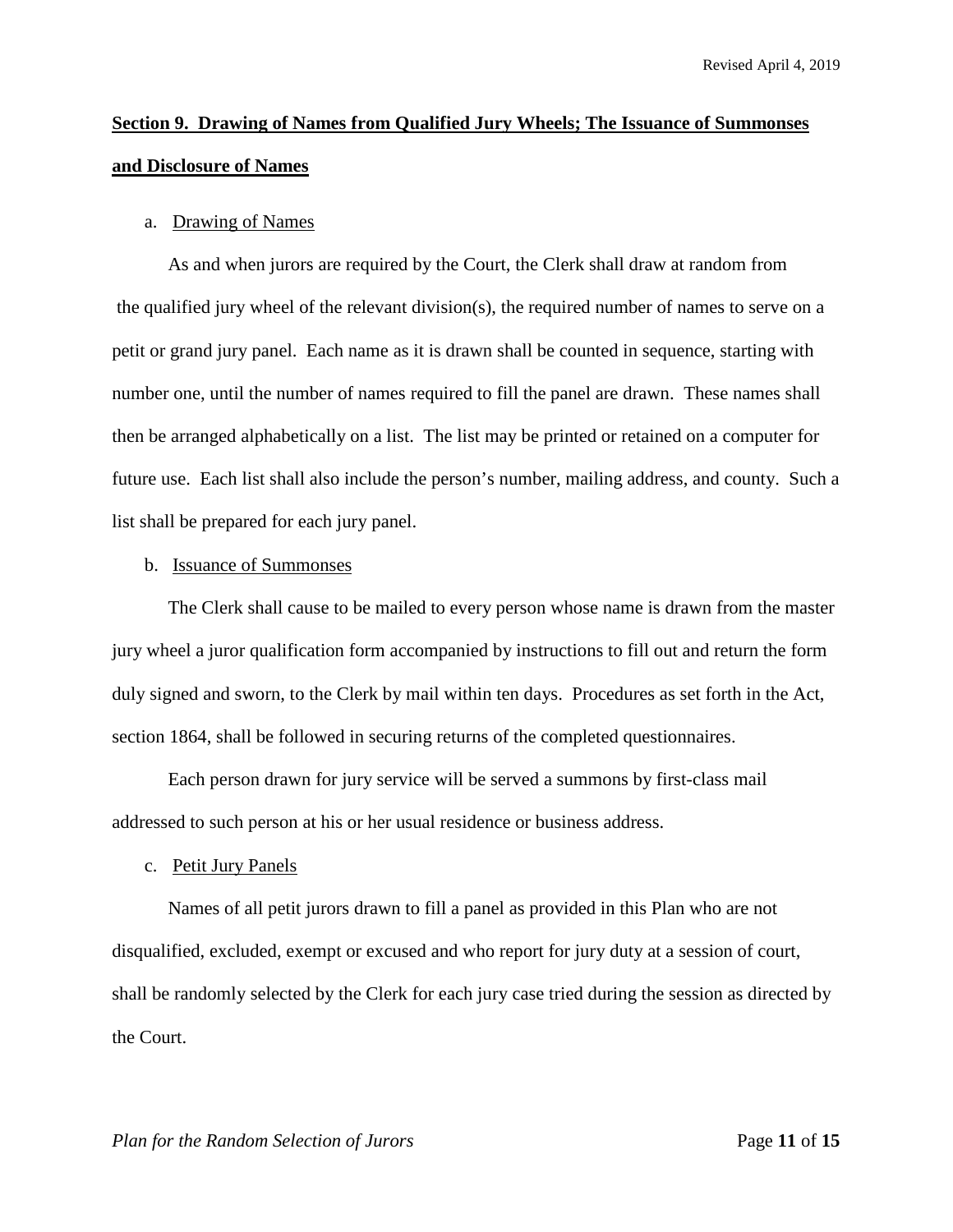When there is an unanticipated shortage of available petit jurors drawn from the qualified jury wheel, the Court may require the marshal to summon a sufficient number of petit jurors selected at random from the Master Source Lists in a manner ordered by the Court consistent with sections 1861 and 1862 of the Act.

## d. Grand Jury Panels

There will ordinarily be three grand juries sitting in the Eastern District of Texas; the Beaumont grand jury ordinarily hears cases arising from Hardin, Jasper, Jefferson, Liberty, Newton, Orange, Polk, Sabine, San Augustine, Trinity and Tyler Counties; the Sherman grand jury ordinarily hears cases arising from Collin, Cook, Delta, Denton, Fannin, Grayson, Hopkins, Lamar and Red River Counties; and the Tyler grand jury ordinarily hears cases arising from Anderson, Angelina, Bowie, Camp, Cass, Cherokee, Franklin, Gregg, Harrison, Henderson, Houston, Marion, Morris, Nacogdoches, Panola, Rains, Rusk, Shelby, Smith, Titus, Upshur, Van Zandt, and Wood Counties. When a particular grand jury is not in session but one of the other grand juries is, the Court may direct that business which would normally come before the grand jury not in session will be handled by a grand jury currently in session. In the interest of achieving administrative economics, the Court may at any time direct that one grand jury panel comprised of jurors drawn from the qualified jury wheel of only one grand jury division shall serve the entire judicial district.

The Clerk, upon Court order, will assemble a grand jury panel by randomly drawing or causing to be drawn, names from the appropriate qualified wheel(s) for a grand jury. The same selection process as outlined above for petit jury panels shall be used for grand jury panels. When a grand jury panel is drawn from the qualified wheels of more than one jury division, names shall be drawn in a proportion to each division's percentage of registered voters in the

#### *Plan for the Random Selection of Jurors* Page **12** of **15**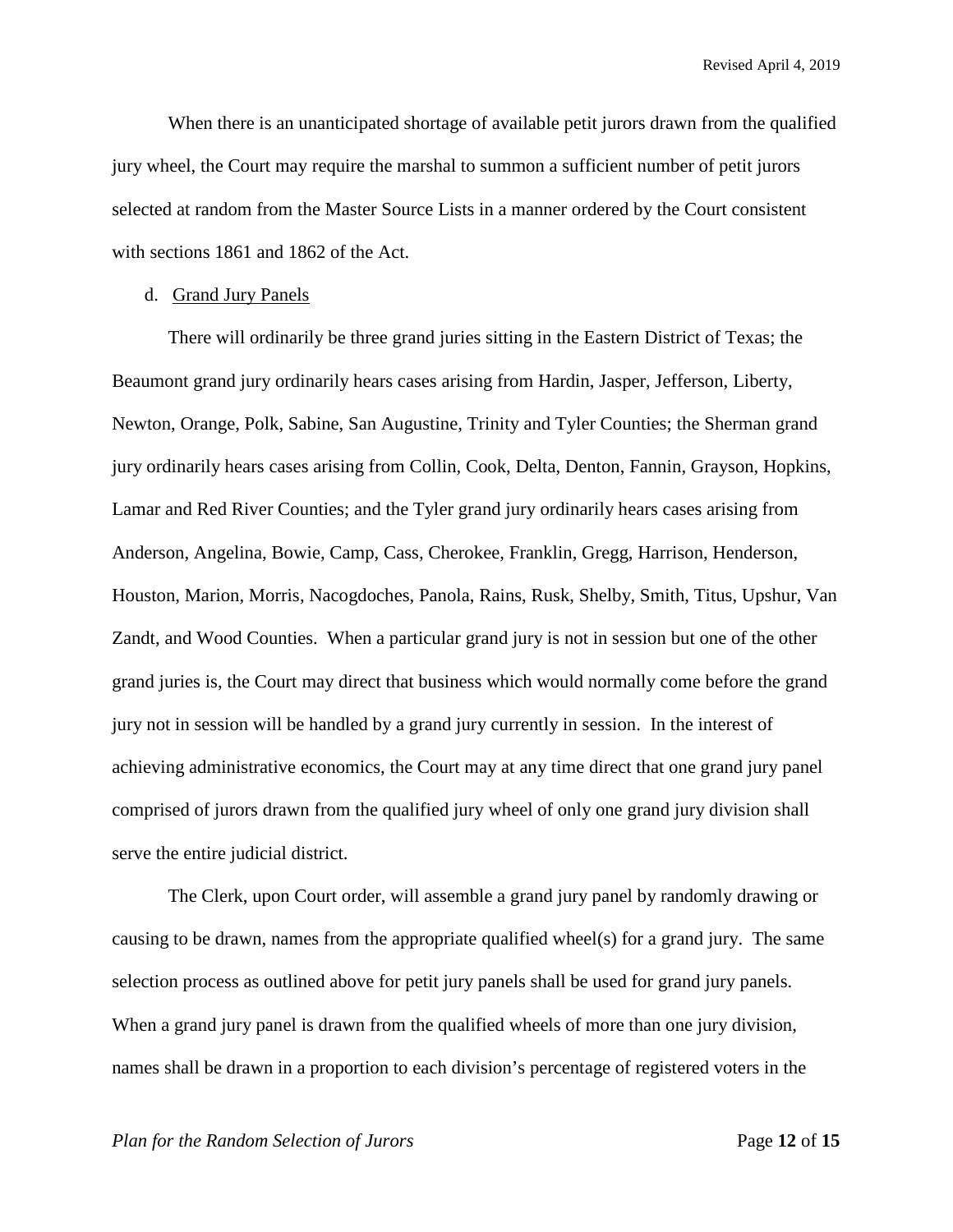district as a whole. No list shall contain less than three names from each appropriate division. When there is an unanticipated shortage of available grand jurors drawn from the qualified jury wheel(s), the Court may require the marshal to summon a sufficient number of grand jurors selected at random from the Master Source Lists in a manner ordered by the Court consistent with sections 1861 and 1862 of the Act.

## e. Disclosure of Names

The lists of all names drawn from any qualified wheel to fill a petit or grand jury panel shall not be disclosed and made available to parties and the public until jurors have been summoned, have responded, and have been found to be qualified and available to serve based on information secured from the qualification form sent with the summonses. 28 U.S.C. §  $1863(b)(7)$ .

#### (1) Disclosure of Petit Jury Lists

The lists of names of prospective petit jurors shall be disclosed only by the courtroom deputy at the time of voir dire proceedings, and not prior to that time. All such lists shall be returned to the courtroom deputy at the conclusion of such voir dire proceedings.

These restrictions shall not limit the authority of the Chief Judge of this district, or any judicial officer of this district while presiding over his or her respective docket, to release any such list of names at an earlier time where such earlier release is consistent with this Plan or other pertinent statute.

#### (2) Grand Jury Panels

The list of names of persons summoned to any court in this district for prospective grand juror service shall remain confidential.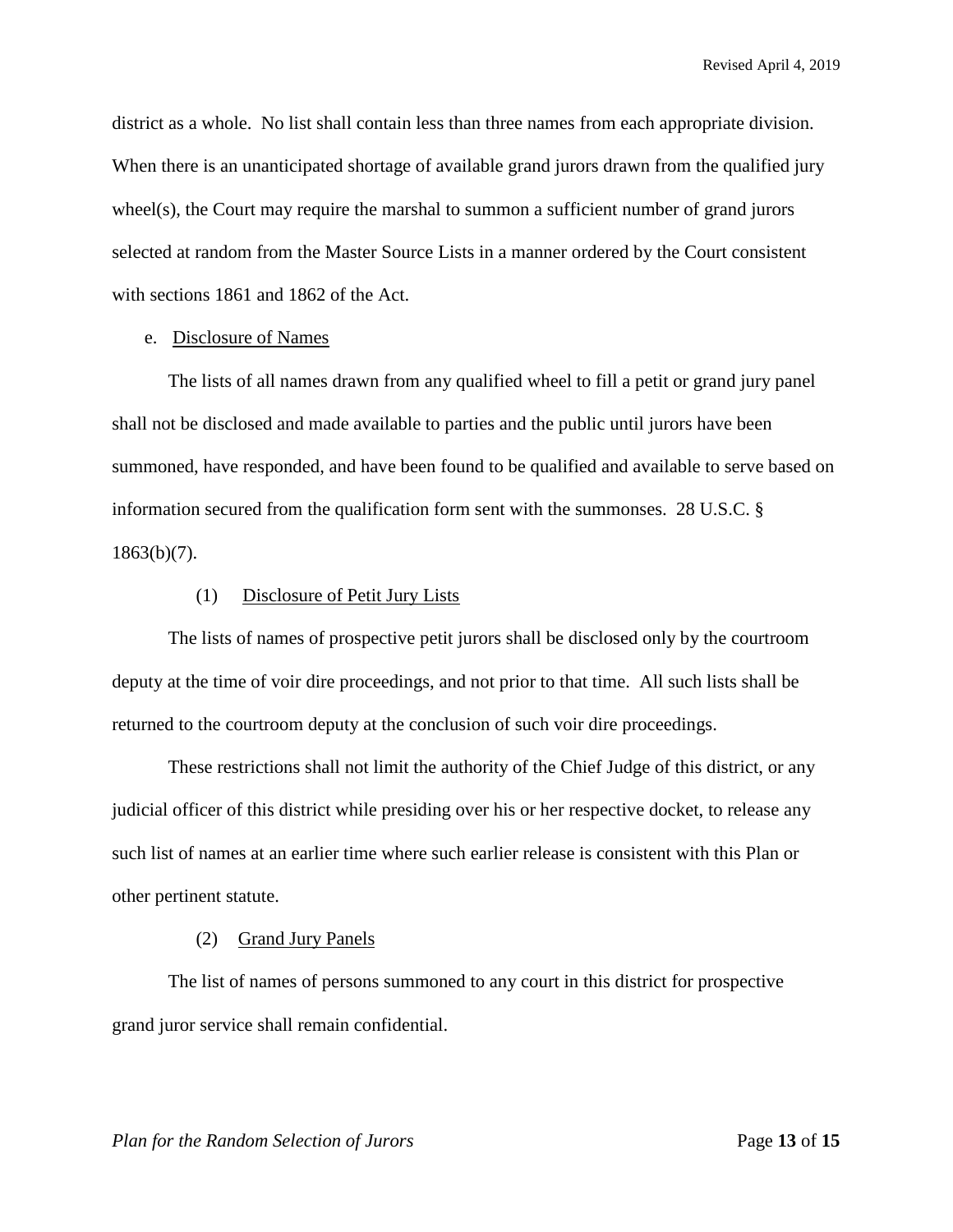The names of the persons chosen to serve as grand jurors in this district shall remain confidential in the interest of justice until otherwise ordered by the Court. 28 U.S.C. §  $1863(b)(7)$ .

## (3) Disclosure of Juror Information to the Media and the Public

A request for disclosure of juror names to the media or public may be made of the judge to whom the case is assigned in accordance with the above provisions relating to the timing of the release of juror information. The Clerk shall not release juror names to the media or public unless specifically authorized by the assigned judge.

#### (4) Disclosure of Jury Selection Records Under 28 U.S.C. § 1867(f)

The contents of records or papers used by the jury commission or Clerk in connection with the jury selection process shall not be disclosed, except pursuant to the District Court Plan or as may be necessary in the preparation or presentation of a motion under subsection (a), (b), or (c) of this section, until after the master jury wheel has been emptied and refilled pursuant to section 1863(b)(4) of this title and all persons selected to serve as jurors before the master wheel was emptied have completed such service. The parties in a case shall be allowed to inspect, reproduce, and copy such records or papers at all reasonable times during the preparation and pendency of such a motion. Any person who discloses the contents of any record or paper in violation of this subsection may be fined not more than \$1,000 or imprisoned not more than one year, or both.